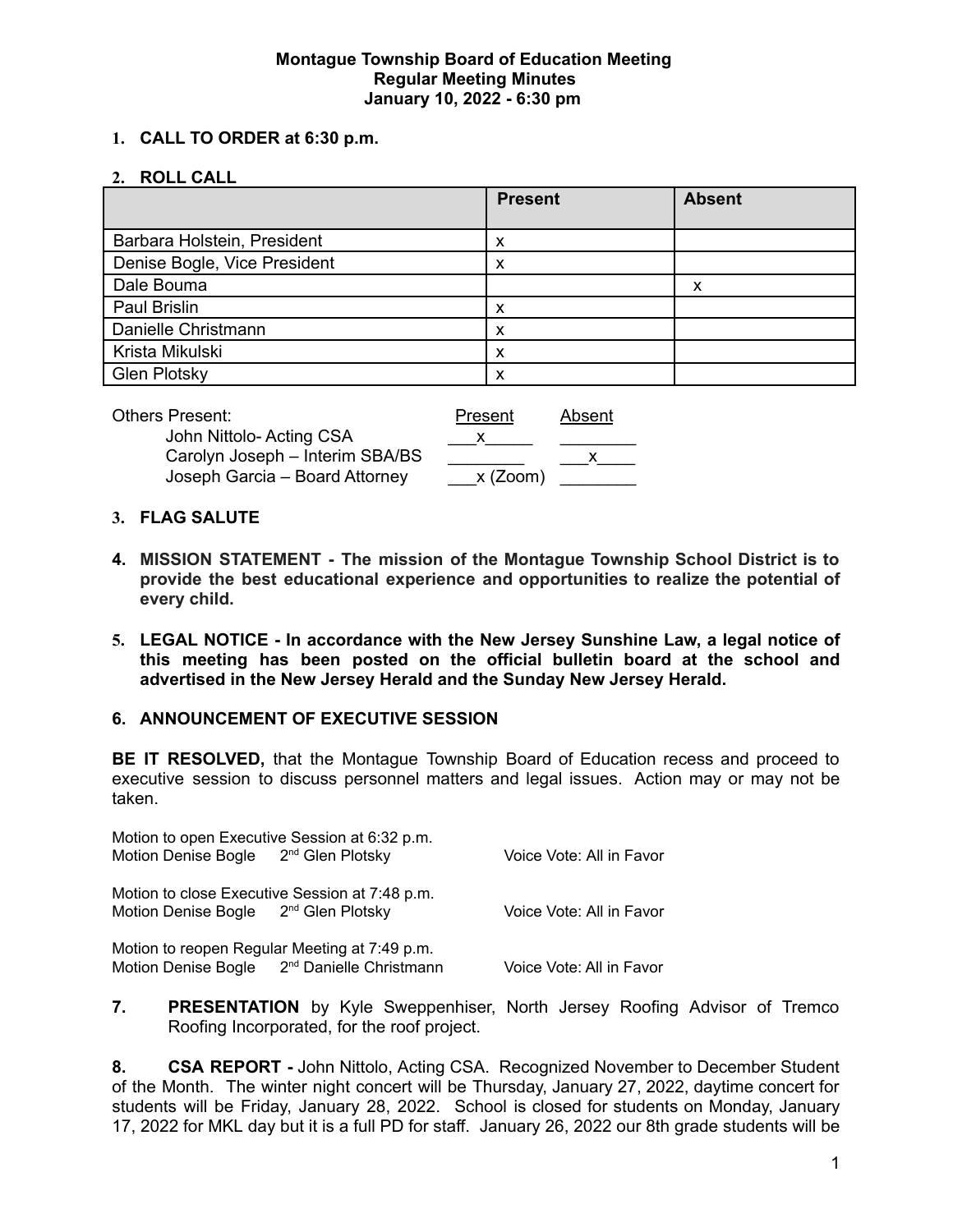visiting HP for their tour. Regarding food ordering, if we shut down or go virtual we still have to order breakfast and lunch because we have to order food a week in advance. We get charged \$3.75 for each lunch and \$2.50+ for breakfast. We do not get reimbursed for food not used. Thank you for the roof presentation. Puzzle club started today by Mrs. Berry and Mrs. Frost with about 25 students in attendance. It was nice to see them working together building puzzles.

## **9. SBA REPORT - None**

**10. BOARD OF THE WHOLE COMMITTEE DISCUSSIONS -** Barbara Holstein spoke about making a notice that Mr. Bouma has not been to 3 consecutive meetings and due to Board policies (9114?) the Board needs to consider directing Mr. Garcia to notify Mr. Bouma that the Board will be discussing his absences at the next meeting, January 24, 2022. No resolution necessary.

### **11. CORRESPONDENCE - None**

#### **12. PUBLIC SESSION – AGENDA ITEMS**

**Public comment is invited on all matters pertaining to the school district. All participants shall be permitted four (4) minutes to speak and shall state their name, place of residence, and group affiliation, if appropriate.**

**The board uses the public comment as an opportunity to listen to Citizen concerns, but please be aware that not all issues brought to a board meeting will be resolved this evening.**

Motion open public comment at 8:26 p.m.<br>Motion Paul Brislin 2<sup>nd</sup> Denise Bogle Motion Paul Brislin 2

Voice Vote: All in Favor

Sunny Ruiz, 6 Grandview Terrace, Montague, NJ. Concern about the roof and safety for children. Barbara Holstein explained that the roof structure is safe. The materials of the roof have been damaged due to water damage.

Motion to close public comment at 8:29 p.m. Motion Glen Plotsky 2<sup>nd</sup> Danielle Christmann

Voice Vote: All in Favor

# **13. ADMINISTRATION**

**A-1 BE IT RESOLVED**, at the recommendation of the Acting Superintendent, that the Montague Board of Education accept the annual audit prepared by Nisivoccia for the physical year ending June 30, 2021.

**Moved: Paul Brislin Seconded: Denise Bogle Discussion:**Barbara

Holstein stated that the auditor did a very good presentation.

| <b>Roll Call</b> | <b>Bogle</b>                  | Bouma | Brislin   Christmann | Mikulski I | Plotsky | Holstein | Total |
|------------------|-------------------------------|-------|----------------------|------------|---------|----------|-------|
| <b>YES</b>       | v<br>$\overline{\phantom{a}}$ |       | v<br>́               |            |         |          | 6     |
| <b>NO</b>        |                               |       |                      |            |         |          |       |
| <b>ABSTAIN</b>   |                               |       |                      |            |         |          |       |
| <b>ABSENT</b>    |                               |       |                      |            |         |          |       |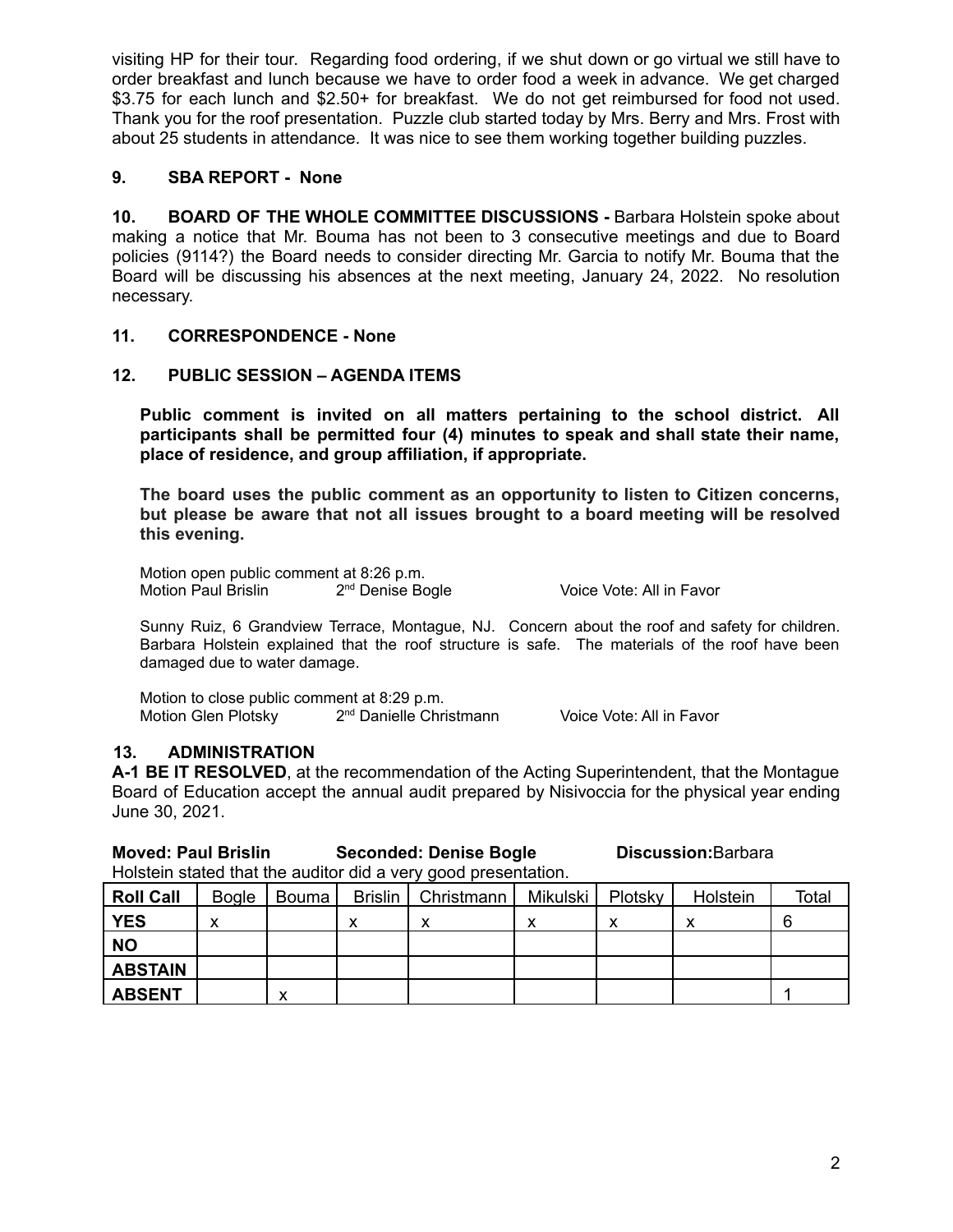**A-2 BE IT RESOLVED**, at the recommendation of the Acting Superintendent, that the Montague Board of Education approve the Corrective Action Plan prepared by Carolyn B. Joseph, Interim SBA/BS.

**Moved: Denise Bogle Seconded: Barbara Holstein Discussion:** Denise Bogle said the plan was very thorough, concise and addressed all issues discussed at the last meeting. Barbara Holstein agreed.

| <b>Roll Call</b> | <b>Bogle</b> | Bouma | Brislin   Christmann | Mikulski | Plotsky | Holstein | Total |
|------------------|--------------|-------|----------------------|----------|---------|----------|-------|
| <b>YES</b>       |              |       |                      |          |         |          | 6     |
| <b>NO</b>        |              |       |                      |          |         |          |       |
| <b>ABSTAIN</b>   |              |       |                      |          |         |          |       |
| <b>ABSENT</b>    |              | v     |                      |          |         |          |       |

#### **14. PERSONNEL**

**P-1 BE IT RESOLVED**, at the recommendation of the Acting Superintendent, that the Montague Board of Education approve **CARL MORELLI** as School Business Administrator/Board Secretary, pending background check, effective January 11, 2022 through June 30, 2022 at an annual rate of \$100,000.00 prorated, pending County approval.

**Moved: Paul Brislin Seconded: Denise Bogle Discussion:** John Nittolo stated that County approval was received prior to the meeting so it is not pending approval. Joseph Garcia, Esq., stated it could read as written. Ms. Miluski asked when we would have to inquire about having to have to look for a new BA/BS. Mr. Nittolo stated we would know prior to the end of the school year. Ms. Holstein asked what notice would Mr. Morelli has to provide to the Board if he chose to leave? Mr. Morelli would have to notify the Board by May 15, 2022.

| <b>Roll Call</b> | <b>Bogle</b> | Bouma | Brislin   Christmann | Mikulski | Plotsky | Holstein | Total |
|------------------|--------------|-------|----------------------|----------|---------|----------|-------|
| <b>YES</b>       | ́            |       | v<br>́               | ν<br>́   | ν<br>⋏  | ↗        |       |
| <b>NO</b>        |              |       |                      |          |         |          |       |
| <b>ABSTAIN</b>   |              |       |                      |          |         |          |       |
| <b>ABSENT</b>    |              |       |                      |          |         |          |       |

**P-2 BE IT RESOLVED**, at the recommendation of the Acting Superintendent, that the Montague Board of Education approve the job description of **SPECIAL EDUCATION BUILDING COORDINATOR.**

**Moved: Denise Bogle Seconded: Barbara Holstein Discussion:** Ms. Mikulski thanked Mr. Nittolo for having this position. Barbara Holstein stated that the job descriptions presented are doing an excellent documentation of filling in the holes and rebuilding the programs at the schools.

| Roll Call      | <b>Bogle</b> | Bouma |   | Brislin   Christmann   Mikulski |   | Plotsky | Holstein | Total |
|----------------|--------------|-------|---|---------------------------------|---|---------|----------|-------|
| <b>YES</b>     |              |       | ́ | ́                               | ́ | ⌒       |          |       |
| <b>NO</b>      |              |       |   |                                 |   |         |          |       |
| <b>ABSTAIN</b> |              |       |   |                                 |   |         |          |       |
| <b>ABSENT</b>  |              | v     |   |                                 |   |         |          |       |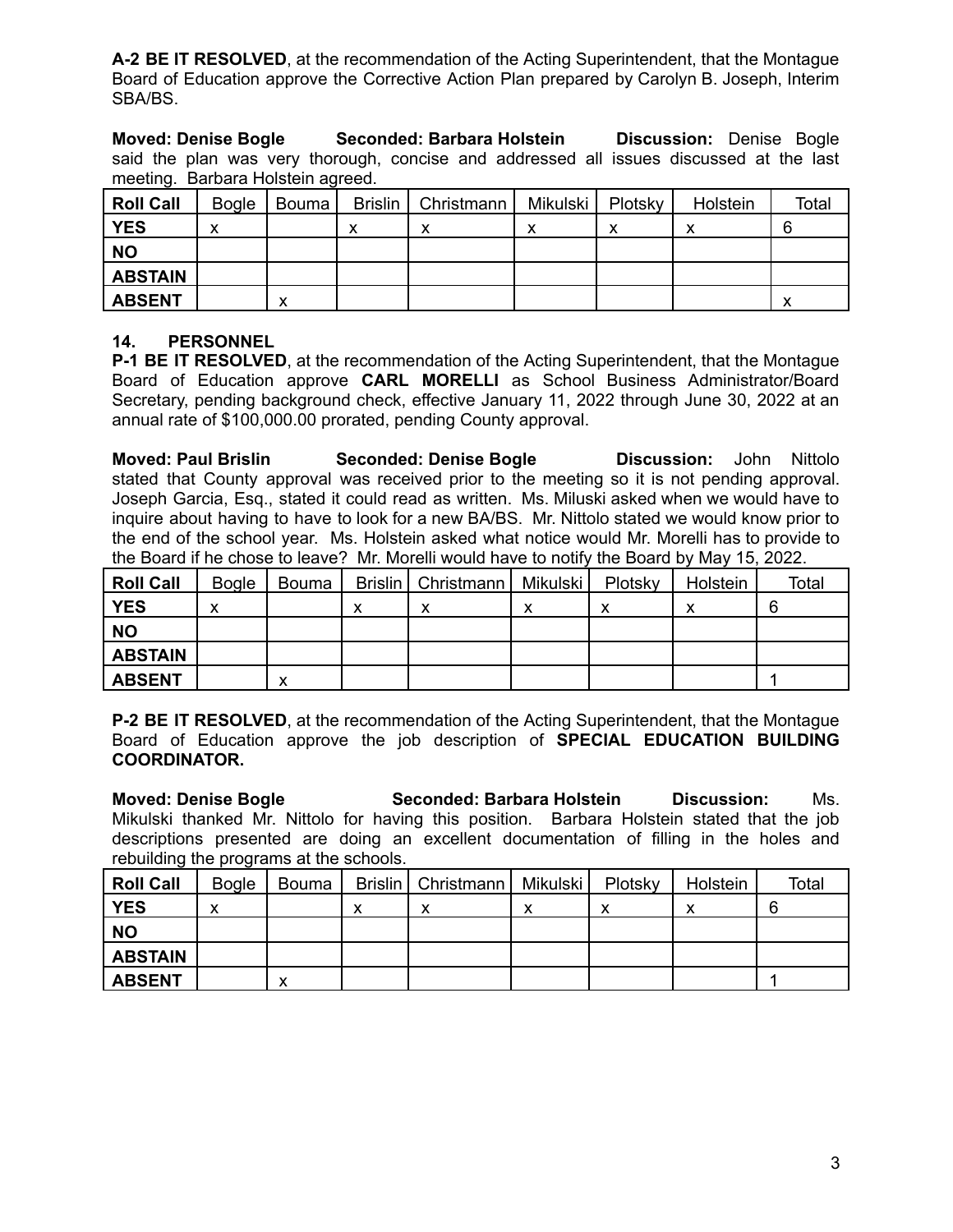**P-3 BE IT RESOLVED**, at the recommendation of the Acting Superintendent, that the Montague Board of Education approve **ANNA DAWSON** as Special Education Building Coordinator, pending background check, if needed, for the 2021-2022 school year.

#### **Moved: Glen Plotsky Seconded: Paul Brislin Discussion: Ms. Bogle thanked Ms. Dawson for fulfilling the position. Ms. Holstein stated that she too appreciates all Ms. Dawson is doing for the school.**

| <b>Roll Call</b> | <b>Bogle</b> | Bouma | <b>Brislin</b> | Christmann | Mikulski | Plotsky | Holstein | Total |
|------------------|--------------|-------|----------------|------------|----------|---------|----------|-------|
| <b>YES</b>       |              |       | ́              | v<br>́     | v<br>́   | v<br>́  |          |       |
| <b>NO</b>        |              |       |                |            |          |         |          |       |
| <b>ABSTAIN</b>   |              |       |                |            |          |         |          |       |
| <b>ABSENT</b>    |              | v     |                |            |          |         |          |       |

**P-4 BE IT RESOLVED**, at the recommendation of the Acting Superintendent, that the Montague Board of Education approve **KAISHA SCHENK** as part-time preschool aide at \$19.41 per hour, pending background check, for the 2021-2022 school year.

| <b>Moved: Denise Bogle</b> |              |       |                | Seconded: Danielle Christmann |          | Discussion: |          |       |
|----------------------------|--------------|-------|----------------|-------------------------------|----------|-------------|----------|-------|
| <b>Roll Call</b>           | <b>Bogle</b> | Bouma | <b>Brislin</b> | Christmann                    | Mikulski | Plotsky     | Holstein | Total |
| <b>YES</b>                 |              |       |                | ⋏                             |          | ᆺ           |          |       |
| <b>NO</b>                  |              |       |                |                               |          |             |          |       |
| <b>ABSTAIN</b>             |              |       |                |                               |          |             |          |       |
| <b>ABSENT</b>              |              |       |                |                               |          |             |          |       |

#### **15. BUILDING AND GROUNDS - MOTION TO AMEND**

**B-1 BE IT RESOLVED**, at the recommendation of the Acting Superintendent, that the Montague Board of Education approve the roof project presented by Kyle Sweppenhiser, North Jersey Roofing Advisor of Tremco Roofing Incorporated not to exceed \$878,700.00.

| <b>Moved: Paul Brislin</b><br>Seconded: Barbara Holstein<br>Discussion: |              |              |                |            |          |         |          |       |
|-------------------------------------------------------------------------|--------------|--------------|----------------|------------|----------|---------|----------|-------|
| <b>Roll Call</b>                                                        | <b>Bogle</b> | <b>Bouma</b> | <b>Brislin</b> | Christmann | Mikulski | Plotsky | Holstein | Total |
| <b>YES</b>                                                              |              |              | ⋏              |            | х        |         |          |       |
| <b>NO</b>                                                               |              |              |                |            |          |         |          |       |
| <b>ABSTAIN</b>                                                          |              |              |                |            |          |         |          |       |
| <b>ABSENT</b>                                                           |              |              |                |            |          |         |          |       |

#### **16. POLICIES**

**PL-1 BE IT RESOLVED,** at the recommendation of the Acting Superintendent, that the Montague Board of Education review Policy 9311 – Protocol for School Exclusion for Individuals (Students and Staff) Identified as In-School Close Contacts of COVID 19.

**Moved: Paul Brislin Seconded: Barbara Holstein Discussion:** John Nittolo read policy in full. Legal discussion in Executive meeting. Barbara Holstein stated that the lunches and problems with closing and ordering lunches is another factor for this policy. Helps keeps healthy kids in school. Denise Bogle agrees with policy. Danielle Christmann said that it is extremely important to keep kids in school but that there are other things at this time that she is not 100% comfortable with.

| <b>Roll Call</b> | Bogle | Bouma | <b>Brislin</b> | Christmann | Mikulski | Plotsky | Holstein | Total |
|------------------|-------|-------|----------------|------------|----------|---------|----------|-------|
| <b>YES</b>       | х     |       | x              |            | x        |         | x        | 4     |
| <b>NO</b>        |       |       |                | X          |          | x       |          | ◠     |
| <b>ABSTAIN</b>   |       |       |                |            |          |         |          |       |
| <b>ABSENT</b>    |       | x     |                |            |          |         |          |       |